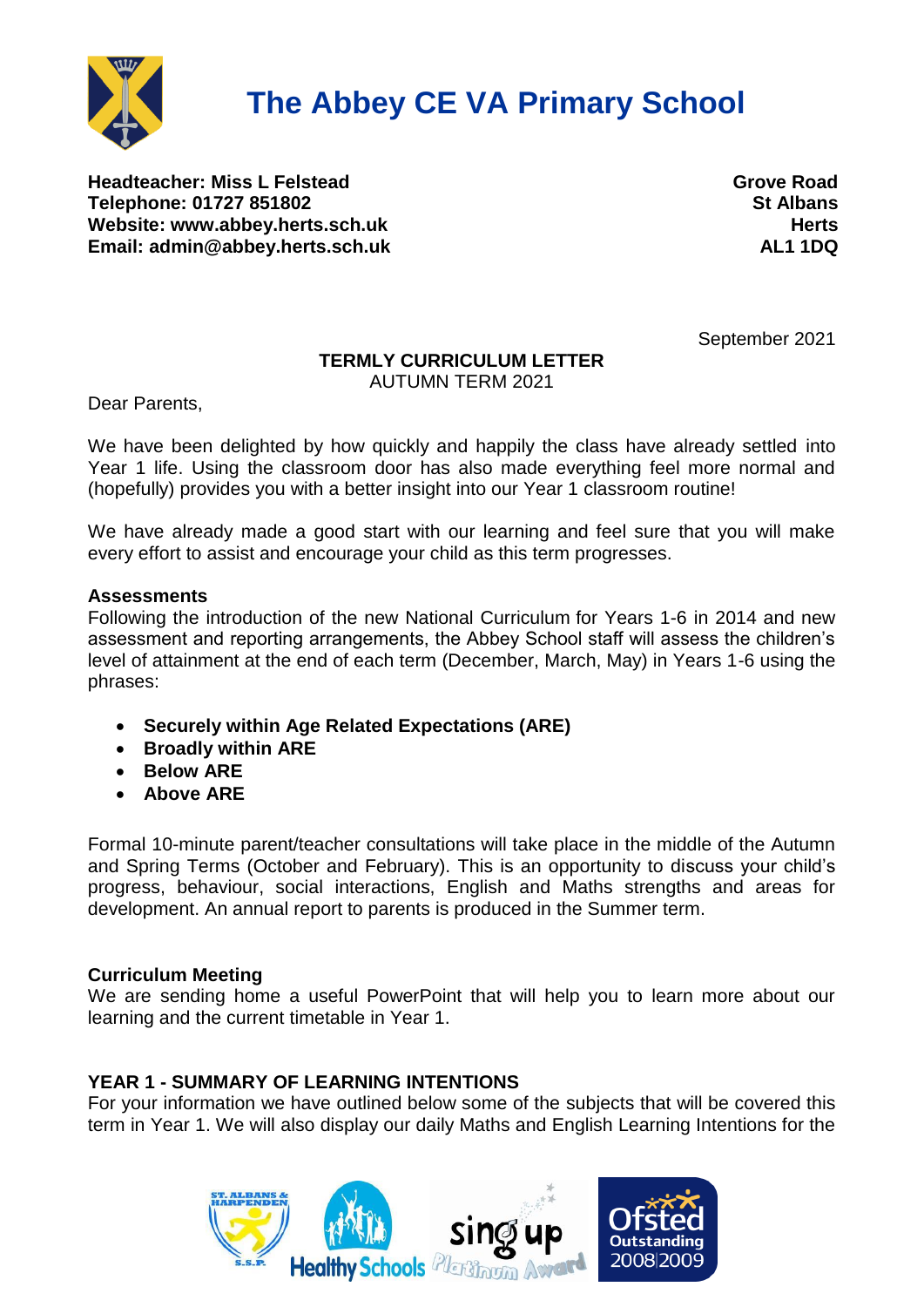week. Hopefully this will enable you to talk about these areas of learning with your child. The following is a summary of the curriculum we will be covering:

## **English**

Non-fiction – Labels, lists, captions; recounts Narrative – Stories with predictable phrasing Poetry – Using the senses

Children will also take part in reading and daily phonics lessons. A phonics meeting for parents will take place in the Spring term to discuss the Year 1 Phonics Screening Check.

## **Spelling**

Spellings will be taught and practised each week from **Spring term 2022**. An overview of the vocabulary for the Autumn Term and the first 200 High Frequency words will be sent home attached with this letter.

## **Mathematics**

**An overview of the Autumn term in Maths includes: Number: Place Value within 10 (weeks 1-4)** Sort objects Count objects Represent objects Count, read and write forwards from any number 0-10 Count one more Count one less One-to-one correspondence to start to compare groups Compare groups using language such as equal, more/greater, less/fewer Introduce  $\leq \geq$  and = symbols Compare numbers Order groups of objects Order numbers Ordinal numbers The number lines **Number: Addition and Subtraction within 10 (weeks 5-9)** Part-whole model Addition symbol Fact Families- addition facts Find number bonds for number within 10 Systematic methods for number bonds within 10 Number bonds to 10 Compare number bonds Addition adding together Addition Adding more Finding a part Subtraction- taking away, how many left? Crossing out Subtraction- taking away, how many left? Introducing the subtraction symbol Subtraction finding a part, breaking apart Fact families- the 8 facts Subtraction- counting back **Geometry Shape (week 10)** Recognise and name 3-D shapes Sort 3-D Shapes Recognise and name 2-D shapes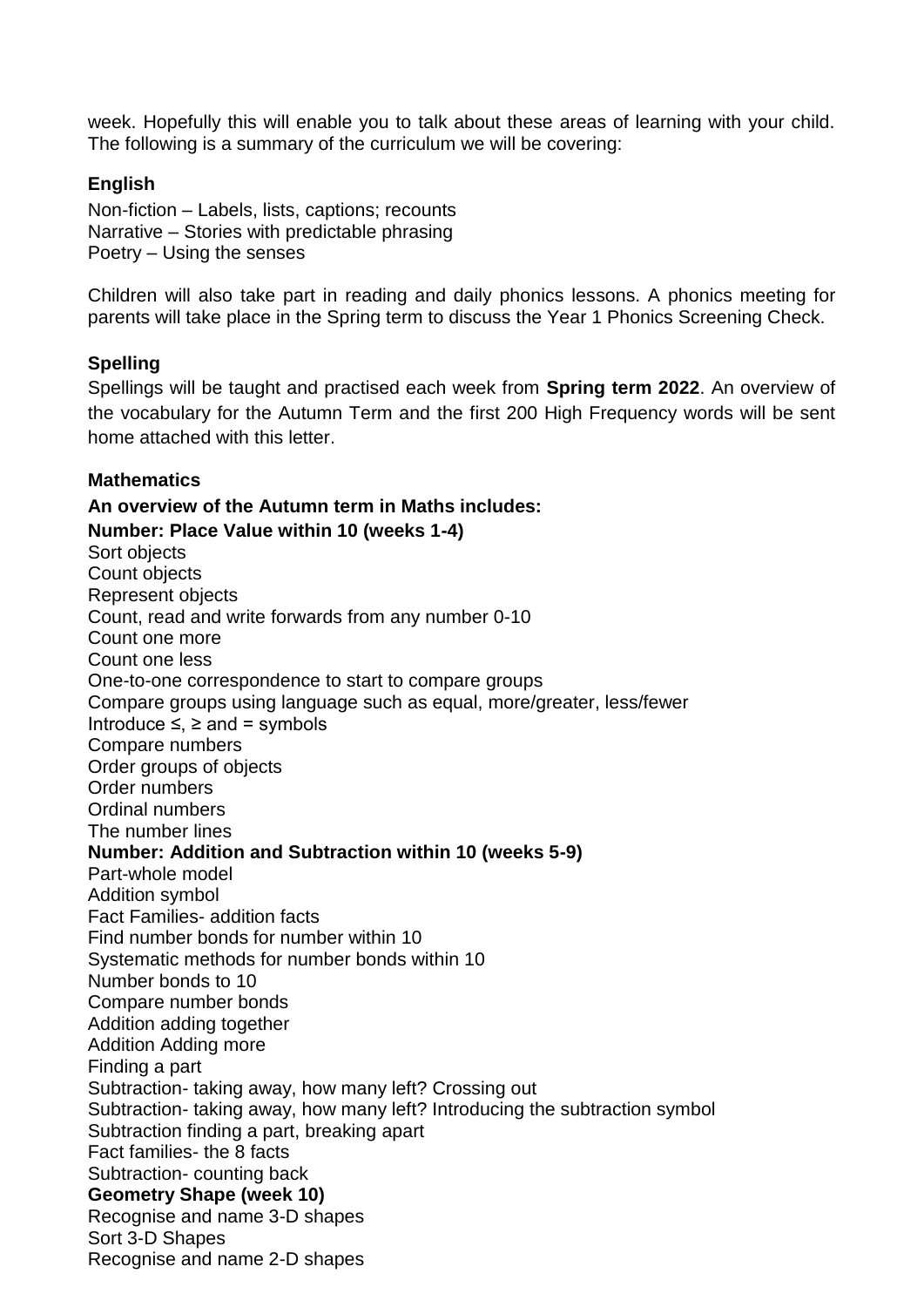#### Patterns with 3-D and 2-D shapes **Number: Place value with 20 (weeks 11-12)** Count forwards and backwards and write numbers to 20 in numerals and words Numbers from 11-20 Tens and ones Count one more and one less Compare groups of objects Compare numbers Order groups of objects Order numbers

**As explorers of religious understanding,** the children will learn about the Christian festivals: Harvest, Advent and Christmas. We will explore the three questions.

- What do Christians believe God is like?
- Why does Christmas matter to Christians?
- How do we celebrate special times?'

**As scientists,** the children will explore the following topics throughout the Autumn term: **Changing Seasons (Autumn and Winter)**

The children will be taught to observe changes across the four seasons (this term, focusing on autumn and winter). They will also observe and describe weather associated with the seasons and how day length varies throughout autumn and winter.

#### **Animals including Humans**

The children will be taught to describe and compare the structure of a variety of common animals (birds, fish, amphibians, reptiles, and mammals, including pets) and identify, name, draw and label the basic parts of the human body. They will learn about the senses and be able to say which part of the body is associated with each sense.

#### **Plants (Autumn and Winter)**

The children will be taught to identify and name a variety of autumnal and winter common wild and garden plants, including deciduous and evergreen trees. They will also learn to identify and describe the basic structure of a variety of common flowering plants (including bulbs) and trees. They will do this whilst observing changes across the four seasons. The children will also have the opportunity to plant flowers and bulbs which we will observe changes throughout the year.

**As artists and designers**, In Art the children will be learning about portraits. This unit will teach the children about portraits and use of different materials and techniques when making their own. The children will also have the opportunity to explore the work of Pablo Picasso, Paul Klee, Henri Matisse and Andy Warhol, and create artwork inspired by them. In Design and Technology, the children will learn about fruit and vegetables and will have the opportunity to make healthy smoothies.

**As historians,** the children will be presented with the question: *Who is the Greatest History Maker?* The topic will begin with the children being shown a photograph of a young boy (Prince George). They will be asked if they know why he is famous. After a brief introduction to the British Royal family, (from Prince George to Queen Victoria), the children will order images of them, chronologically on their first timeline. They will be given the opportunity to describe, reason and explain what it means for someone such as Guy Fawkes to 'make history', that is, doing something so significant (good or bad and that may not have been done before) and that is remembered and studied for a long time because of the effect it had on other people's lives, beliefs or ideas. They will continue to focus on ordering key historical people chronologically, on simple timelines. This topic will be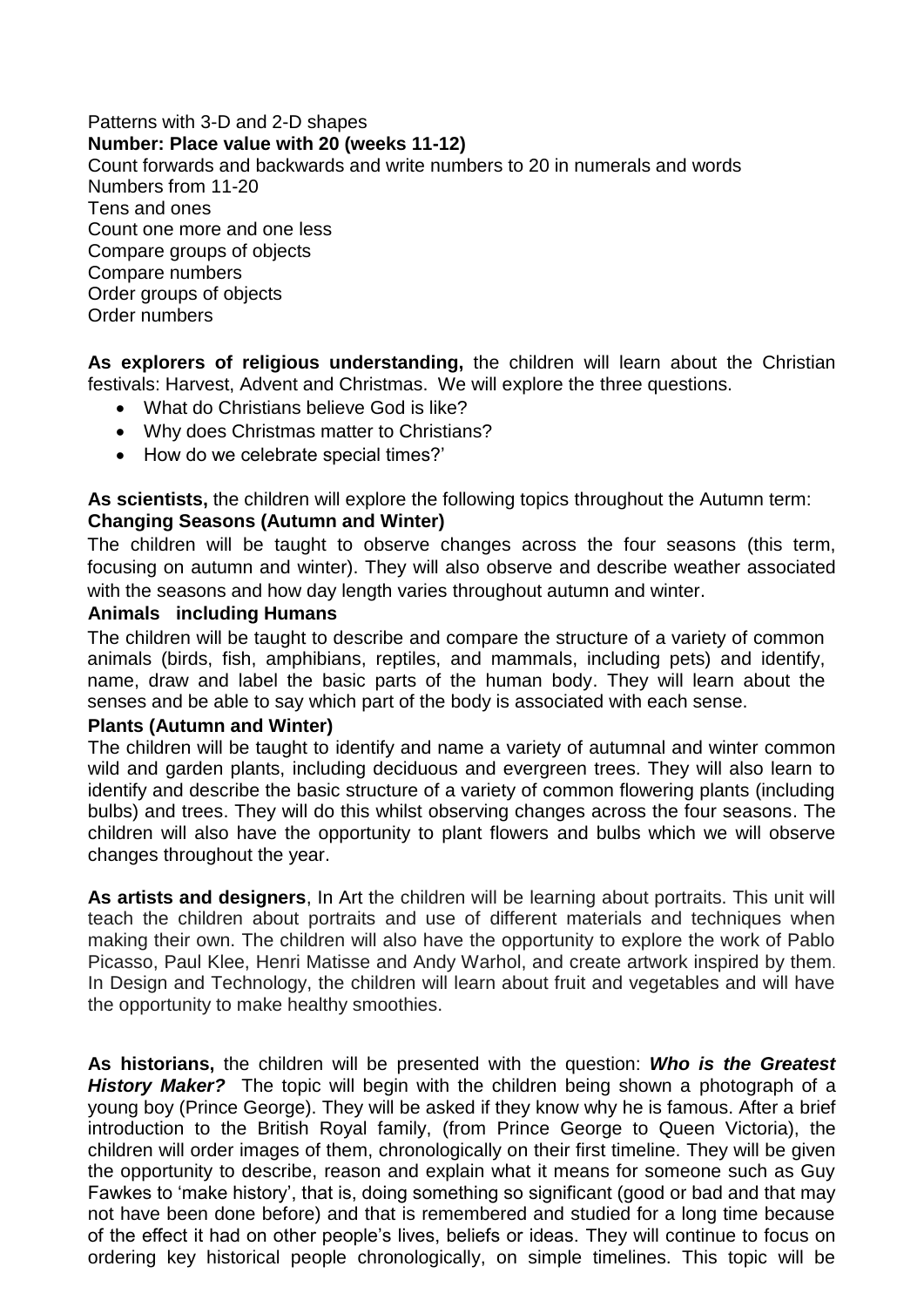continued in the Spring term, the children will be encouraged to explore six key historical women and compare and contrast the achievements of these individuals, producing a rank order of historical importance explaining and justifying their decision. They will also identify, describe and explain how significant people made history during their lifetime and reflect upon what these history makers might achieve during the remainder of this century and what they might wish to be remembered for in the future – the mark they would wish to leave on history

**As geographers,** the children will be presented with the question: *What is the geography of where I live?* Through exploration and links made through our local environment and the wider world, our children will be encouraged and supported to identify and describe physical and human geographical features of a range of environments and understand that geography is the study of how people are connected with these environments. They will use a number of GIS layers of *Google Earth* to identify and observe familiar physical and human geographical features of the immediate vicinity of our school. They will also identify and locate where they live in the United Kingdom in relation to the four nations of the country, its largest cities and the continent of Europe. They will also learn the names of the seven continents of the world.

**As computer scientists,** this term the children will focus on programming toys. The children will program a toy to move around a map to find buried treasure. They will start by thinking of algorithms for their routes, then input these.

**As musicians** this term the children will focus on two units: Hey You! by Joanna Mangona - an Old-School Hip Hop tune written for children. This first unit contains listen and appraise apps, new progressive warm-up games, flexible games, new progressive improvisation resources, and a new compose tool. The second unit builds on previous learning that is focused around two songs: Rhythm In The Way We Walk (Reggae style) and Banana Rap (Hip Hop style). The children will listen and appraise other styles of music and continue to embed the interrelated dimensions of music through games and singing. The children will also learn a range of hymns and songs through the term including songs for Harvest, Remembrance, Advent and Christmas.

In **PSHE & Citizenship** we will start with the topic 'Being me in my World'.

This term the children will be taking part in outdoor adventure, dance and multi skills during their **PE** lessons.

**What do we expect of you, the parents? You can help and support us by continuing to:**

- Regularly check your child's reading diary.
- Listen to your child read for five minutes each day.
- Your child will choose their own book please can you write the name of each new boom they bring home, in their diary.
- Support your child with his/her phonic sounds
- Ensure your child can get changed and dressed independently if they wear lace up shoes, please ensure they can tie them themselves.

# **Reading Books**

Books will be changed every Monday, Wednesday and Friday -please return folders with your child's Reading Record on those days. The children also have access to the class library of age-appropriate books, so they can read at the appropriate times during the day. We ask that you read with your child regularly and record their new book and comments in their Reading Record. Thank you for all your support at home with reading.